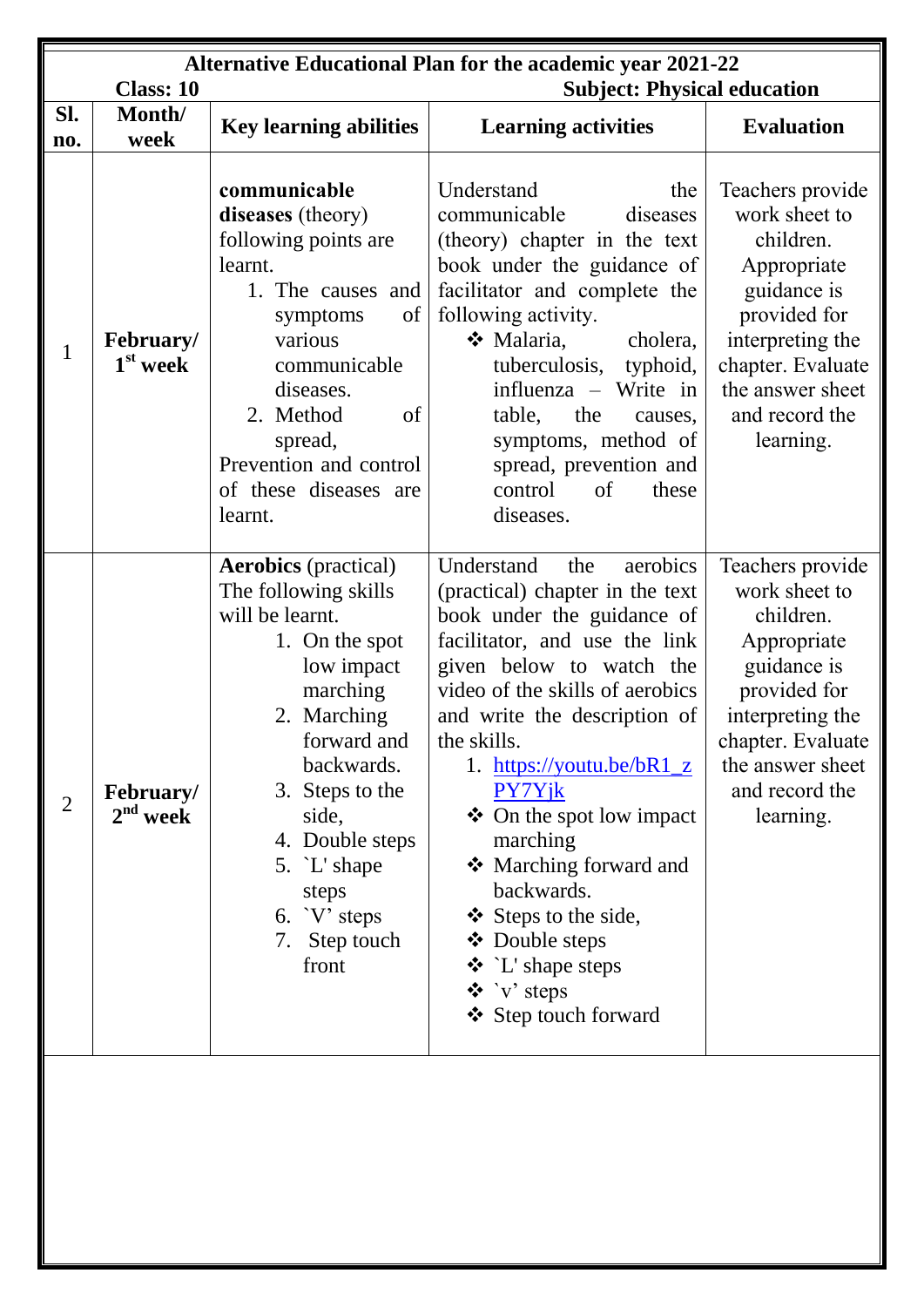| 3              | <b>February/</b><br>$3^{\rm rd}$<br>week | <b>Aerobics</b> (practical)<br>The following skills<br>are learnt.<br>1. Step touch back<br>2. Grape vine<br>3. Grape vine with<br>pivot<br>4. Mambo<br>5. Mambo with<br>pivot on left<br>foot.<br>6. Cha - Cha - Cha<br>7. Knee raise<br>8. Hand raise | Understand<br>the<br>aerobics<br>(practical) chapter in the text<br>book under the guidance of<br>facilitator, and use the link<br>given below to watch the<br>video of the skills of aerobics<br>and complete the activity.<br>1. https://youtu.be/rDBIEQL<br><b>MkQg</b><br>explanation of the skills<br>❖ Step touch backward.<br>❖ Grape vine<br>❖ Grape vine with pivot<br>$\div$ Mambo<br>❖ Mambo with pivot on<br>left foot.<br>❖ Cha-Cha - Cha<br>❖ Knee raise<br>❖ Hand raise | Teachers provide<br>work sheet to<br>children.<br>Appropriate<br>guidance is<br>provided for<br>interpreting the<br>chapter. Evaluate<br>the answer sheet<br>and record the<br>learning. |
|----------------|------------------------------------------|---------------------------------------------------------------------------------------------------------------------------------------------------------------------------------------------------------------------------------------------------------|----------------------------------------------------------------------------------------------------------------------------------------------------------------------------------------------------------------------------------------------------------------------------------------------------------------------------------------------------------------------------------------------------------------------------------------------------------------------------------------|------------------------------------------------------------------------------------------------------------------------------------------------------------------------------------------|
| $\overline{4}$ | <b>February/</b><br>4 <sup>th</sup> week | <b>Lifestyle</b><br>diseases<br>(theory)<br>are learnt<br>Diseases that<br>occur<br>due to life style.<br>$\div$ Blood pressure,<br>❖ Causes<br>and<br>preventive<br>of<br>measures<br>cardiovascular<br>diseases<br>❖ Diabetes.                        | Understand<br>the<br>Lifestyle<br>diseases (theory) chapter in<br>The following points the text book under the<br>guidance of facilitator and<br>complete the following<br>activity give below.<br>1. write the causes and<br>preventive<br>the<br>measures of lifestyle<br>diseases<br>2. write the causes and<br>prevention of<br>high<br>blood pressure.<br>3. write the factors that<br>prevent cardiovascular<br>diseases.<br>4. write the effects and<br>types of diabetes.      | Teachers provide<br>work sheet to<br>children<br>Appropriate<br>guidance is<br>provided for<br>interpreting the<br>chapter. Evaluate<br>the answer sheet<br>and record the<br>learning.  |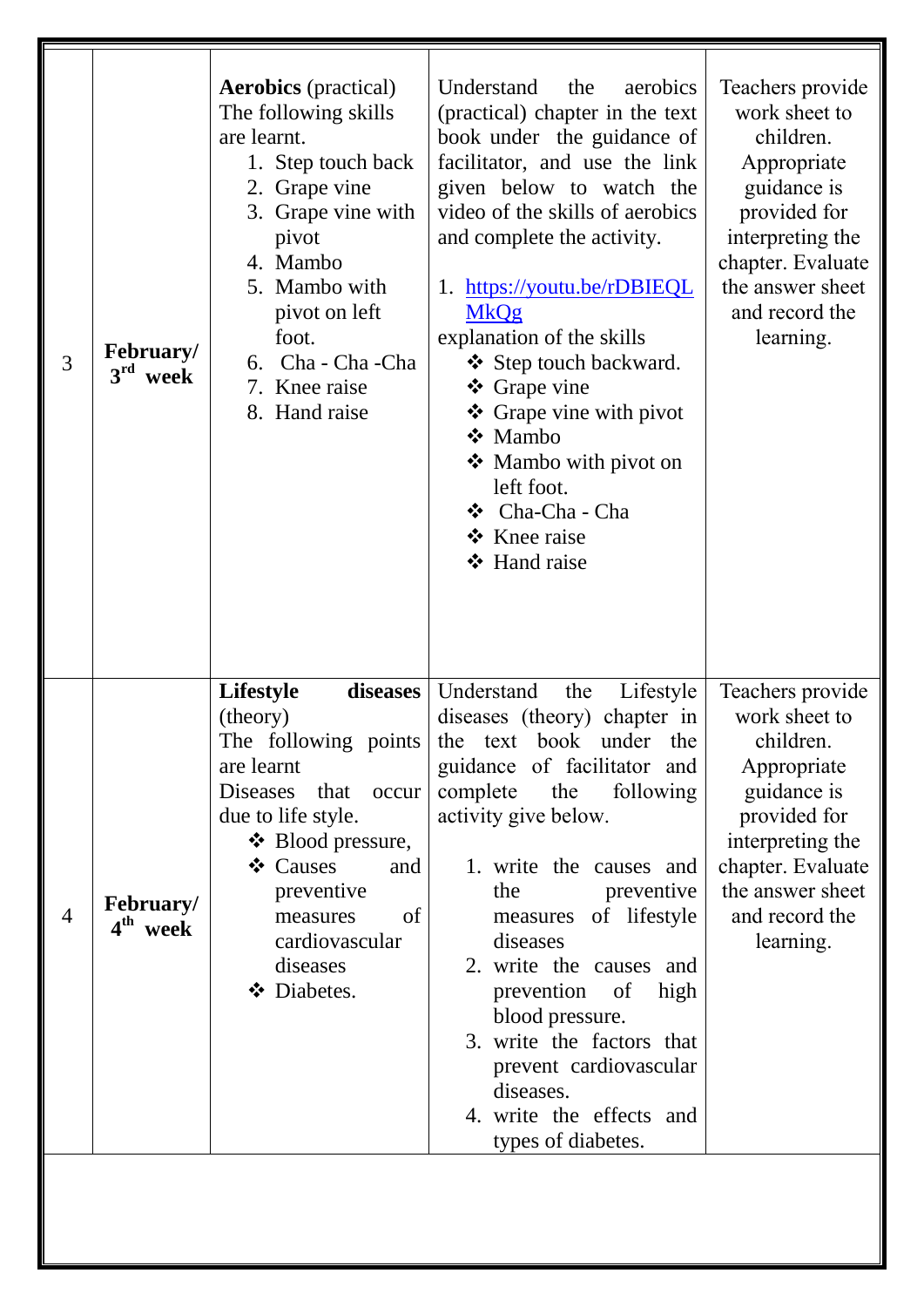| <b>Alternative Educational Plan for the academic year 2021-22</b> |                      |                                                             |                 |                                                                            |
|-------------------------------------------------------------------|----------------------|-------------------------------------------------------------|-----------------|----------------------------------------------------------------------------|
|                                                                   |                      | <b>Work sheet</b>                                           |                 |                                                                            |
| <b>Class: 10</b>                                                  |                      | <b>Subject: Physical education</b>                          |                 | Month /week: February 1 <sup>st</sup> week                                 |
|                                                                   | Name of the student: |                                                             | <b>Roll no:</b> |                                                                            |
|                                                                   |                      |                                                             |                 | 1. Write the causes for the spread of various communicable diseases. types |
|                                                                   |                      | of transmission, prevention, and preventive measures.       |                 |                                                                            |
|                                                                   |                      | 1.Malaria                                                   |                 |                                                                            |
| 1. Causes                                                         |                      | 2. symptoms                                                 |                 | 3.method of                                                                |
|                                                                   |                      |                                                             |                 | transmission/spreading                                                     |
|                                                                   |                      |                                                             |                 |                                                                            |
|                                                                   |                      |                                                             |                 |                                                                            |
|                                                                   |                      |                                                             |                 |                                                                            |
|                                                                   |                      |                                                             |                 |                                                                            |
|                                                                   |                      |                                                             |                 |                                                                            |
|                                                                   |                      |                                                             |                 |                                                                            |
|                                                                   |                      |                                                             |                 |                                                                            |
|                                                                   |                      |                                                             |                 |                                                                            |
|                                                                   |                      |                                                             |                 |                                                                            |
|                                                                   |                      |                                                             |                 |                                                                            |
|                                                                   |                      |                                                             |                 |                                                                            |
|                                                                   |                      |                                                             |                 |                                                                            |
|                                                                   |                      | 4. Write the control and precautionary measures of malaria. |                 |                                                                            |
|                                                                   |                      |                                                             |                 |                                                                            |
|                                                                   |                      |                                                             |                 |                                                                            |
|                                                                   |                      |                                                             |                 |                                                                            |
|                                                                   |                      |                                                             |                 |                                                                            |
|                                                                   |                      |                                                             |                 |                                                                            |
|                                                                   |                      |                                                             |                 |                                                                            |
|                                                                   |                      |                                                             |                 |                                                                            |
|                                                                   |                      |                                                             |                 |                                                                            |
|                                                                   |                      |                                                             |                 |                                                                            |
|                                                                   |                      |                                                             |                 |                                                                            |
|                                                                   |                      | <b>Cholera</b><br>1.                                        |                 |                                                                            |
|                                                                   |                      |                                                             |                 | 3.method of                                                                |
| 1. Causes                                                         |                      | 2. symptoms                                                 |                 | transmission/spreading                                                     |
|                                                                   |                      |                                                             |                 |                                                                            |
|                                                                   |                      |                                                             |                 |                                                                            |
|                                                                   |                      |                                                             |                 |                                                                            |
|                                                                   |                      |                                                             |                 |                                                                            |
|                                                                   |                      |                                                             |                 |                                                                            |
|                                                                   |                      |                                                             |                 |                                                                            |
|                                                                   |                      |                                                             |                 |                                                                            |
|                                                                   |                      |                                                             |                 |                                                                            |
|                                                                   |                      |                                                             |                 |                                                                            |
|                                                                   |                      |                                                             |                 |                                                                            |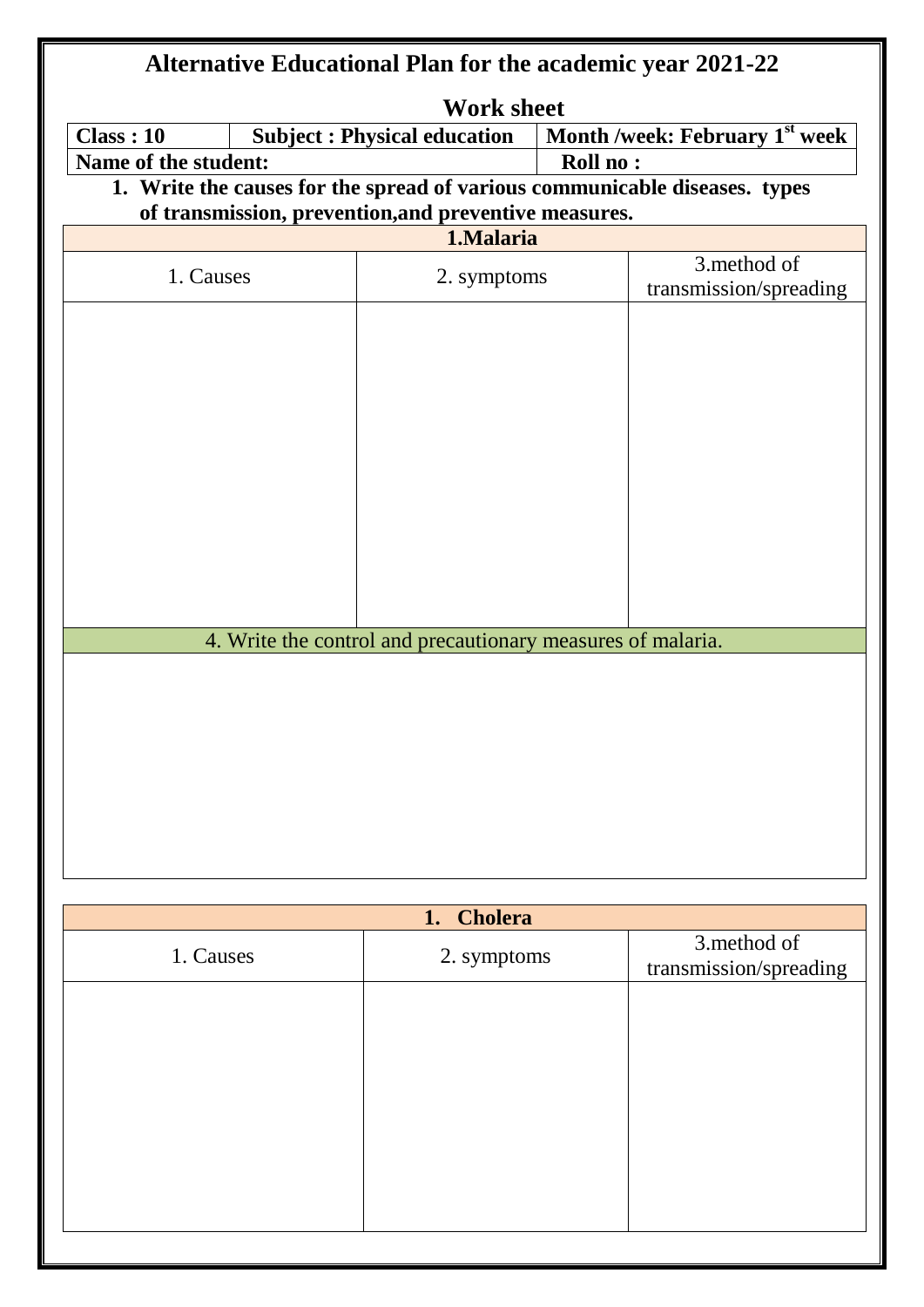## 4. Write the control and precautionary measures of cholera.

|           | 3. Tuberculosis                                                  |                                       |
|-----------|------------------------------------------------------------------|---------------------------------------|
| 1. Causes | 2. symptoms                                                      | 3.method of<br>transmission/spreading |
|           |                                                                  |                                       |
|           |                                                                  |                                       |
|           |                                                                  |                                       |
|           |                                                                  |                                       |
|           |                                                                  |                                       |
|           |                                                                  |                                       |
|           |                                                                  |                                       |
|           |                                                                  |                                       |
|           |                                                                  |                                       |
|           | 4. Write the control and precautionary measures of tuberculosis. |                                       |
|           |                                                                  |                                       |
|           |                                                                  |                                       |
|           |                                                                  |                                       |
|           |                                                                  |                                       |
|           |                                                                  |                                       |
|           |                                                                  |                                       |
|           |                                                                  |                                       |
|           |                                                                  |                                       |
|           |                                                                  |                                       |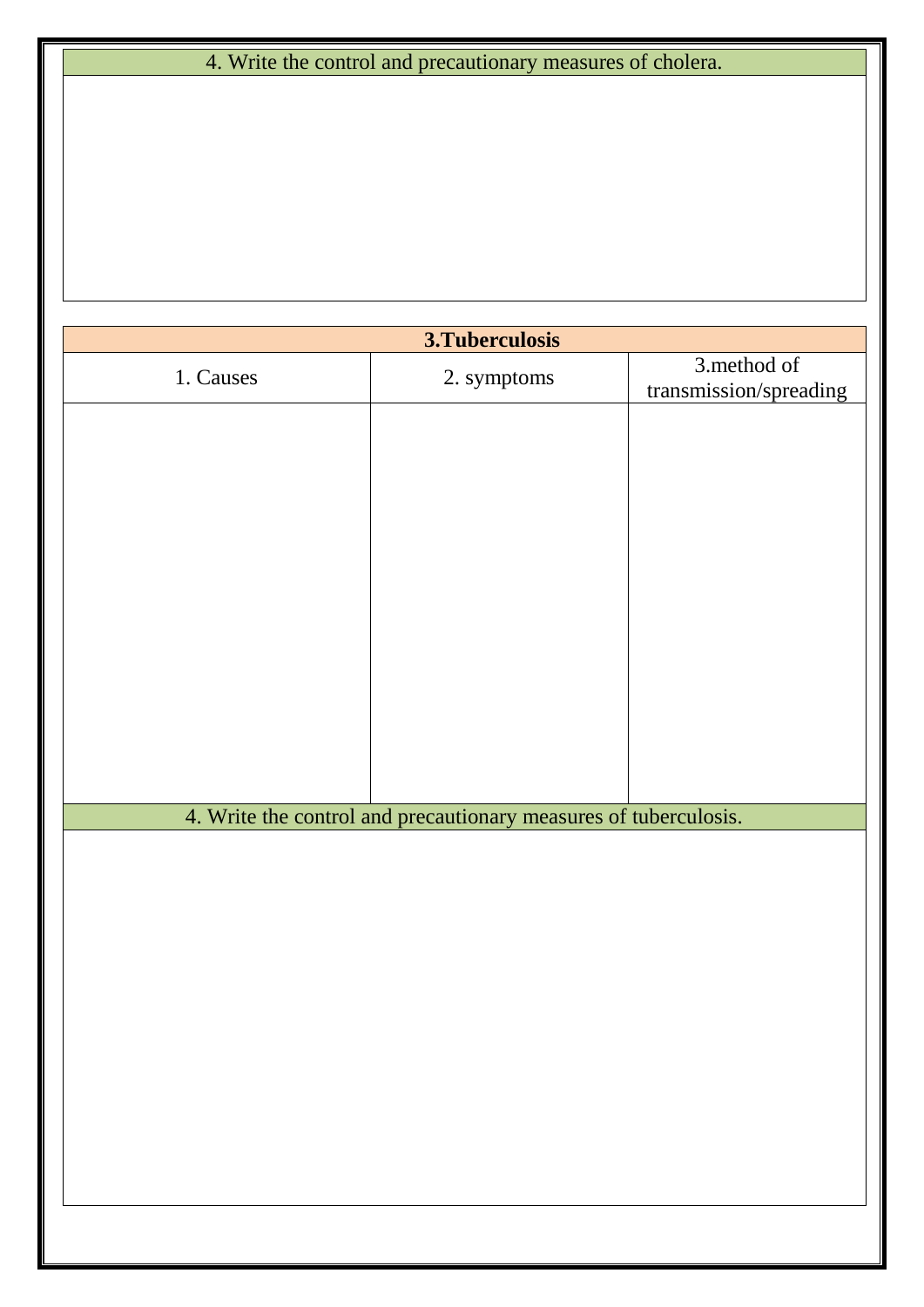|           | 4.Typhoid                                                     |                                       |
|-----------|---------------------------------------------------------------|---------------------------------------|
| 1. Causes | 2. symptoms                                                   | 3.method of<br>transmission/spreading |
|           |                                                               |                                       |
|           |                                                               |                                       |
|           |                                                               |                                       |
|           |                                                               |                                       |
|           |                                                               |                                       |
|           |                                                               |                                       |
|           |                                                               |                                       |
|           |                                                               |                                       |
|           |                                                               |                                       |
|           | 4. Write the control and precautionary measures of typhoid.   |                                       |
|           |                                                               |                                       |
|           |                                                               |                                       |
|           |                                                               |                                       |
|           |                                                               |                                       |
|           |                                                               |                                       |
|           |                                                               |                                       |
|           |                                                               |                                       |
|           | 5. Influenza                                                  |                                       |
|           |                                                               | 3.method of                           |
| 1. Causes | 2. symptoms                                                   | transmission/spreading                |
|           |                                                               |                                       |
|           |                                                               |                                       |
|           |                                                               |                                       |
|           |                                                               |                                       |
|           |                                                               |                                       |
|           | 4. Write the control and precautionary measures of influenza. |                                       |
|           |                                                               |                                       |
|           |                                                               |                                       |
|           |                                                               |                                       |
|           |                                                               |                                       |
|           |                                                               |                                       |
|           |                                                               |                                       |
|           |                                                               |                                       |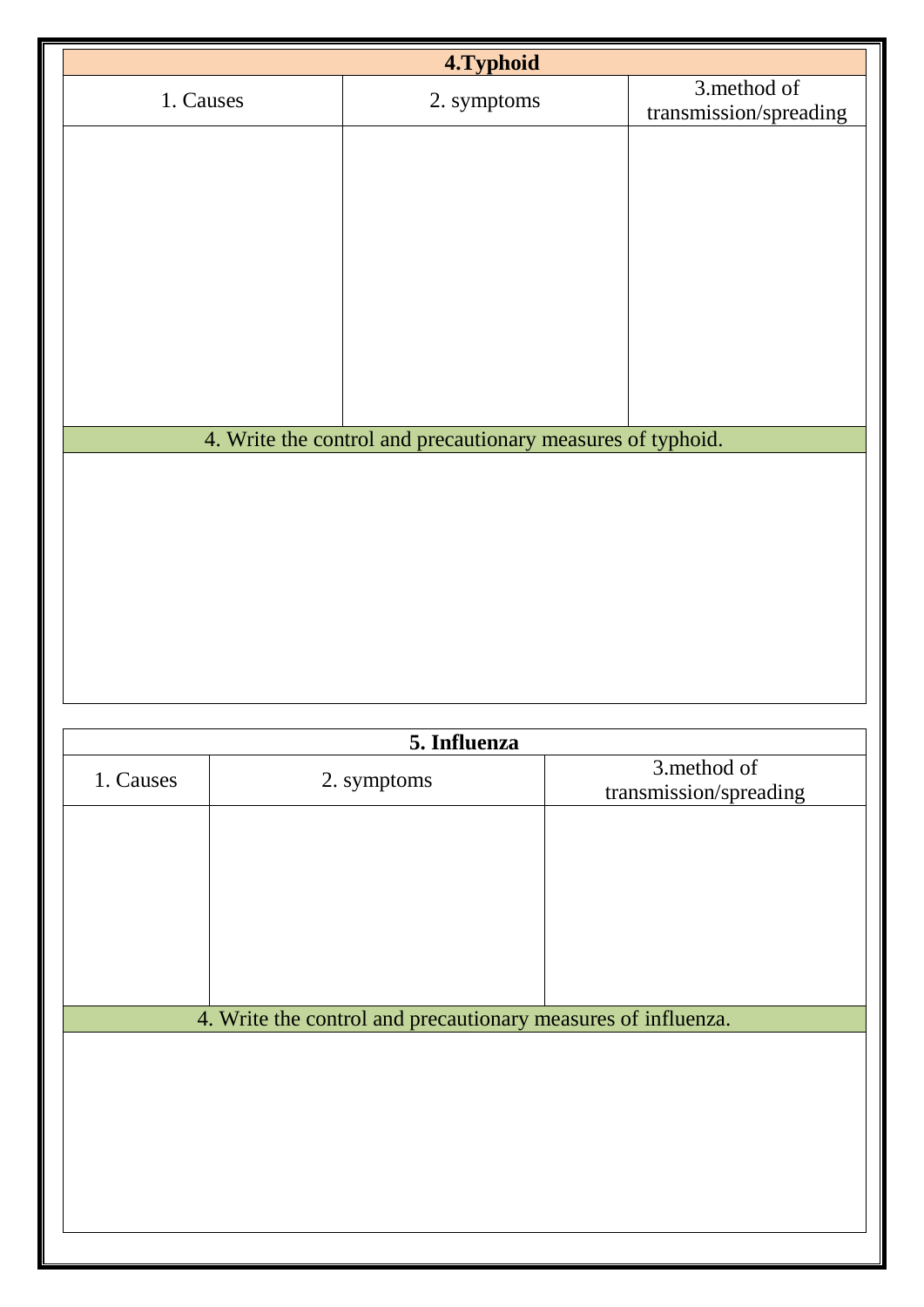## **Alternative Educational Plan for the academic year 2021-22 Work sheet**

| Class: 10            | <b>Subject: Physical education</b> | Month /week: February $2nd$ week |
|----------------------|------------------------------------|----------------------------------|
| Name of the student: |                                    | Roll no:                         |

### **1. Write the explanation after watching the video of aerobics skills.**

1) Low impact march on the spot

Similarly do this exercise for 16 counts

|                                             | 2) March forward and backward                                         |  |
|---------------------------------------------|-----------------------------------------------------------------------|--|
|                                             | It consists of four counts. Similarly do this exercise for 16 counts. |  |
| Step $-1$                                   |                                                                       |  |
| Step                                        |                                                                       |  |
| Step $-3$                                   |                                                                       |  |
| <b>Step</b>                                 |                                                                       |  |
| Similarly start this exercise by right leg. |                                                                       |  |

|                                             | 3) steps to the side (step touch)                                     |  |  |
|---------------------------------------------|-----------------------------------------------------------------------|--|--|
|                                             | It consists of four counts. Similarly do this exercise for 16 counts. |  |  |
| Step $-1$                                   |                                                                       |  |  |
| Step $-2$                                   |                                                                       |  |  |
| <b>Step</b><br>$-3$                         |                                                                       |  |  |
| <b>Step</b><br>- 4                          |                                                                       |  |  |
| Similarly start this exercise by right leg. |                                                                       |  |  |

|           | 4) double step touch                                                   |
|-----------|------------------------------------------------------------------------|
|           | It consists of eight counts. Similarly do this exercise for 16 counts. |
| Step $-1$ |                                                                        |
| Step $-2$ |                                                                        |
| Step $-3$ |                                                                        |
| Step $-4$ |                                                                        |
|           | For the next four counts use the right leg instead of the left leg     |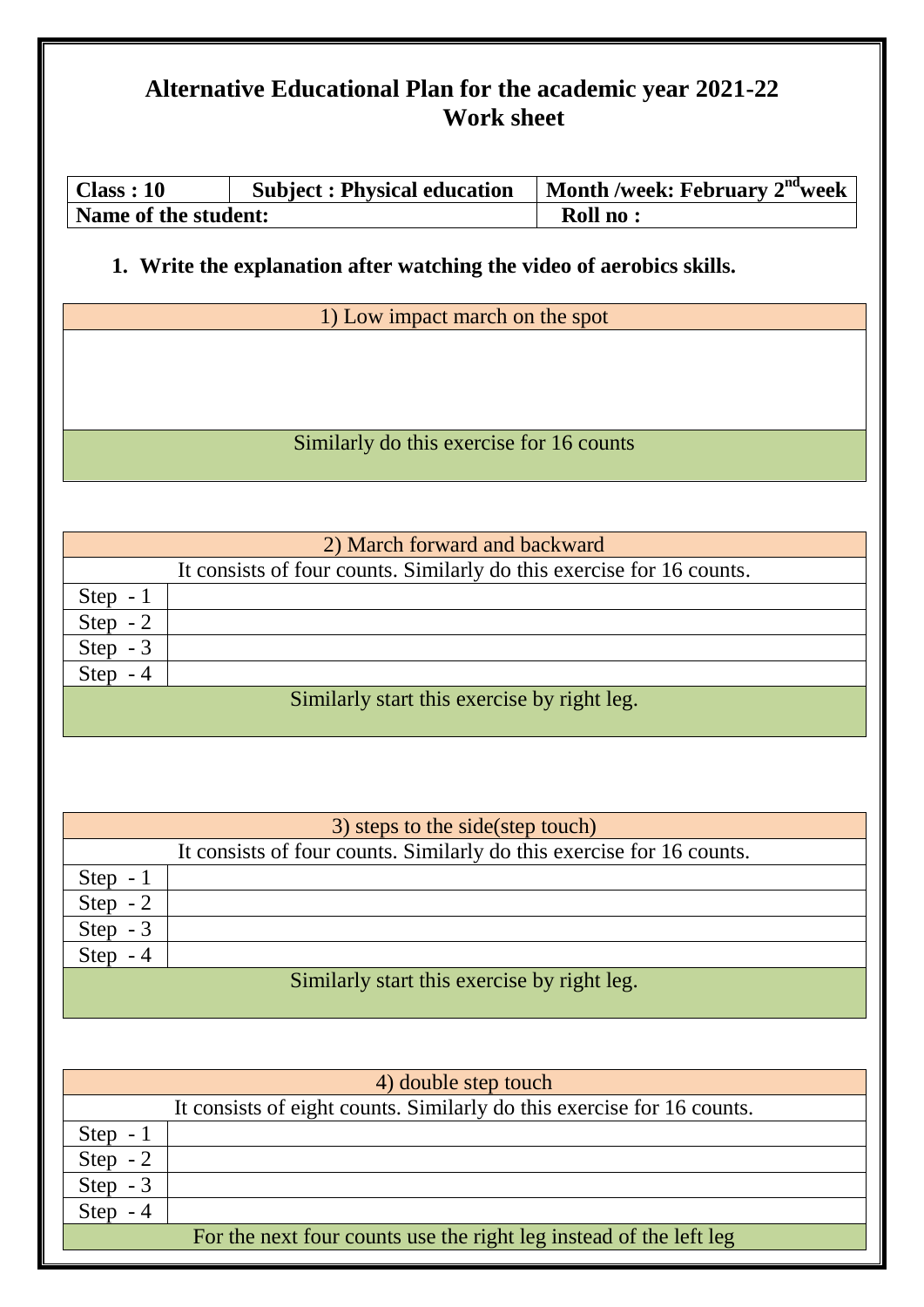|             | 5) $L$ shapes                                              |
|-------------|------------------------------------------------------------|
|             | It is sixteen count exercise                               |
| Step $-1$   |                                                            |
| Step $-2$   |                                                            |
| Step $-3$   |                                                            |
| Step<br>- 4 |                                                            |
|             | The next eight counts require steps in the right direction |

|           | $6)$ 'V' step                                                    |  |  |
|-----------|------------------------------------------------------------------|--|--|
|           | This will be four count exercise                                 |  |  |
| Step $-1$ |                                                                  |  |  |
| Step $-2$ |                                                                  |  |  |
| Step $-3$ |                                                                  |  |  |
| Step      |                                                                  |  |  |
|           | Accordingly, this exercise should be started with the right foot |  |  |

|             | 7) Step touch forward                                       |
|-------------|-------------------------------------------------------------|
|             | It is four count exercise. Should start with the right leg. |
| $Step -$    |                                                             |
| <b>Step</b> |                                                             |
| <b>Step</b> |                                                             |
|             |                                                             |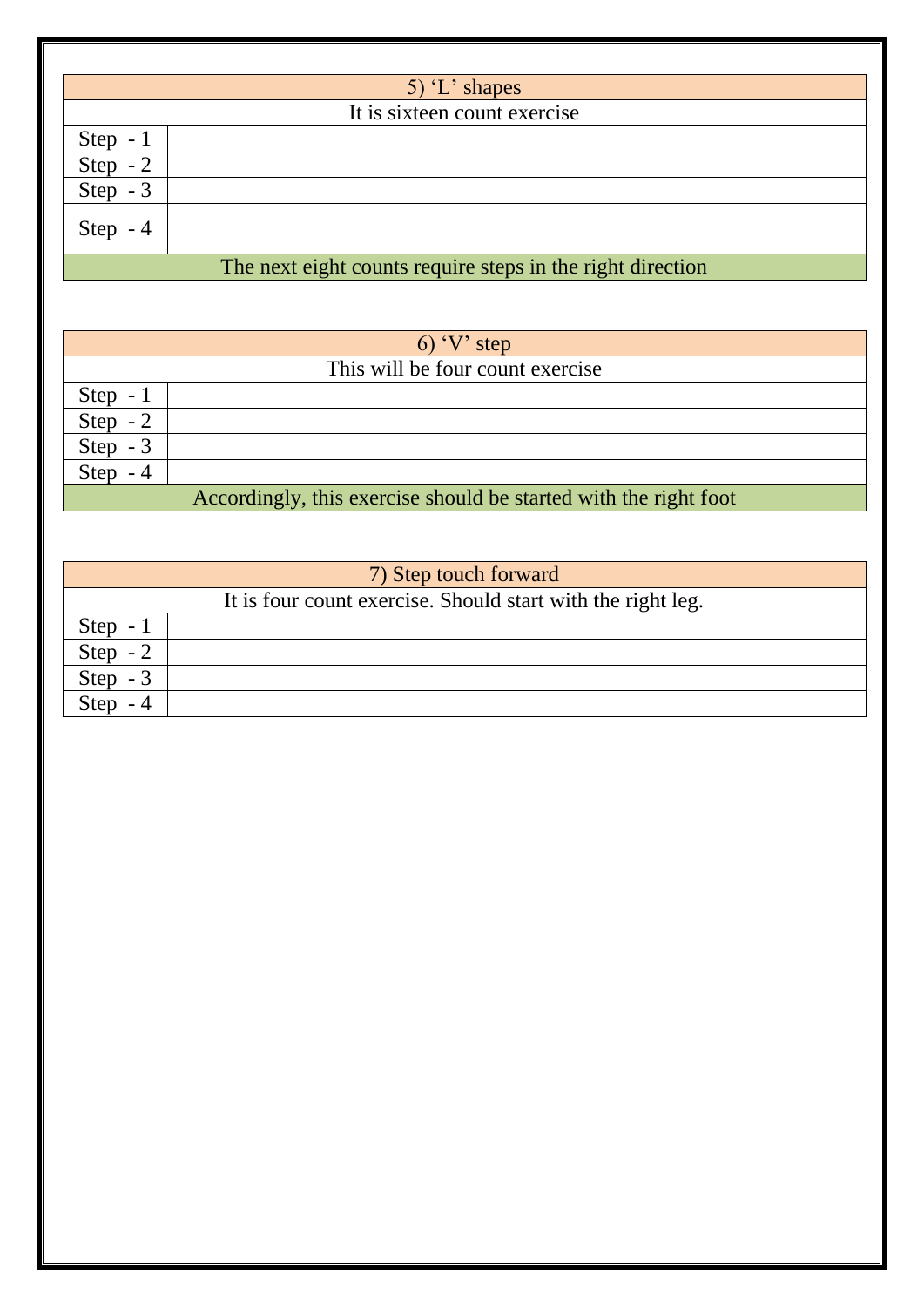## **Alternative Educational Plan for the academic year 2021-22 Work sheet**

| Class: 10            | <b>Subject: Physical education</b> | Month /week: February $3rd$ week |
|----------------------|------------------------------------|----------------------------------|
| Name of the student: |                                    | <b>Roll no:</b>                  |

### **1. Write the explanation after watching the video of aerobics skills.**

| 8. Step touch backward                                  |  |  |
|---------------------------------------------------------|--|--|
| This is four count movement                             |  |  |
| Step $-1$                                               |  |  |
| Step $-2$                                               |  |  |
| Step $-3$                                               |  |  |
| Step $-4$                                               |  |  |
| This exercise starts with left less as the leading less |  |  |

#### This exercise starts with left leg as the leading leg.

| 9) Grape vine                                                                                               |                         |  |
|-------------------------------------------------------------------------------------------------------------|-------------------------|--|
|                                                                                                             | This is four count step |  |
| Step $-1$                                                                                                   |                         |  |
| Step $-2$                                                                                                   |                         |  |
| Step $-3$                                                                                                   |                         |  |
| Step $-4$                                                                                                   |                         |  |
| Likewise do it on the right side substituting the right leg for the left and the left leg for the<br>right. |                         |  |

| 10) Grape vine with pivot:                                                                                               |                           |  |
|--------------------------------------------------------------------------------------------------------------------------|---------------------------|--|
|                                                                                                                          | This is a four count step |  |
| Step $-1$                                                                                                                |                           |  |
| Step $-2$                                                                                                                |                           |  |
| Step $-3$                                                                                                                |                           |  |
| Step $-4$                                                                                                                |                           |  |
| From the count 5 to 8 do it on the right side substituting the right leg for the left and the<br>left leg for the right. |                           |  |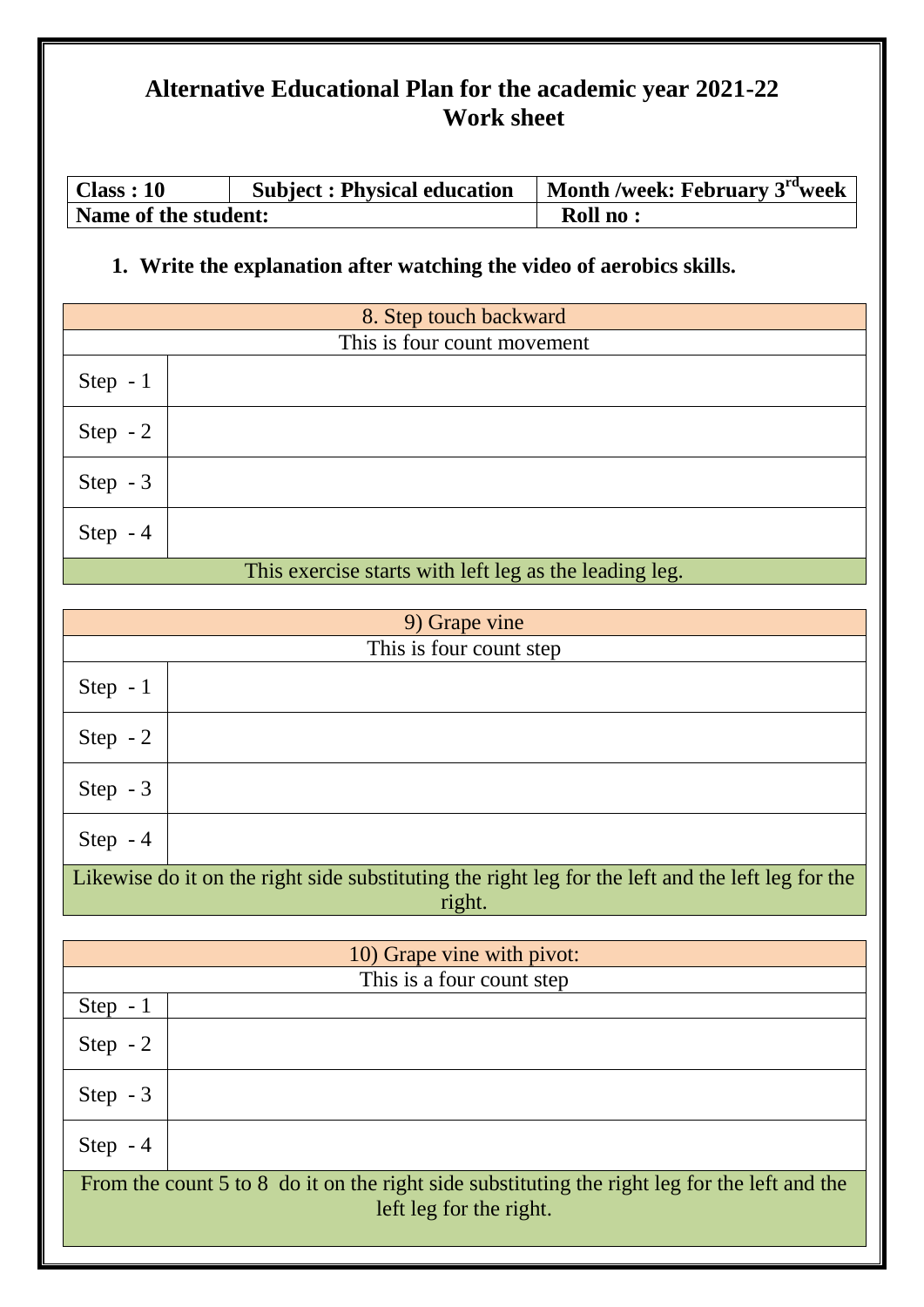|                                           | 11) Mambo.               |  |  |
|-------------------------------------------|--------------------------|--|--|
|                                           | This is four count step. |  |  |
| Step $-1$                                 |                          |  |  |
| Step $-2$                                 |                          |  |  |
| Step $-3$                                 |                          |  |  |
| Step $-4$                                 |                          |  |  |
| On the right side: inter change the legs. |                          |  |  |

| 12) Mambo with pivot on the left foot                                    |  |
|--------------------------------------------------------------------------|--|
| Step $-1$                                                                |  |
| Step $-2$                                                                |  |
| Step $-3$                                                                |  |
| Step $-4$                                                                |  |
| The count on the right leg is 1 to 4 but the legs must be replaced, flat |  |

| 13) Cha-cha-cha                                                  |                                                                                                                                                                      |  |
|------------------------------------------------------------------|----------------------------------------------------------------------------------------------------------------------------------------------------------------------|--|
|                                                                  | It is a five count rhythmic exercise, and the third, fourth, and fifth counts must be<br>performed quickly $(1-2-3.4.5 \text{ or } 1-2-1-2)$ (I.e., left-right-left) |  |
| Step $-1$                                                        |                                                                                                                                                                      |  |
| Step $-2$                                                        |                                                                                                                                                                      |  |
| Step $-3$                                                        |                                                                                                                                                                      |  |
| Step $-4$                                                        |                                                                                                                                                                      |  |
| Do the same exercise with the right leg for the next five counts |                                                                                                                                                                      |  |

| 14) Knee raise.                           |                |
|-------------------------------------------|----------------|
|                                           |                |
| $\frac{\text{Step } -1}{\text{Step } -2}$ |                |
| Step - 3                                  |                |
| Step $-4$                                 |                |
|                                           | 15) Hand raise |
|                                           |                |
|                                           |                |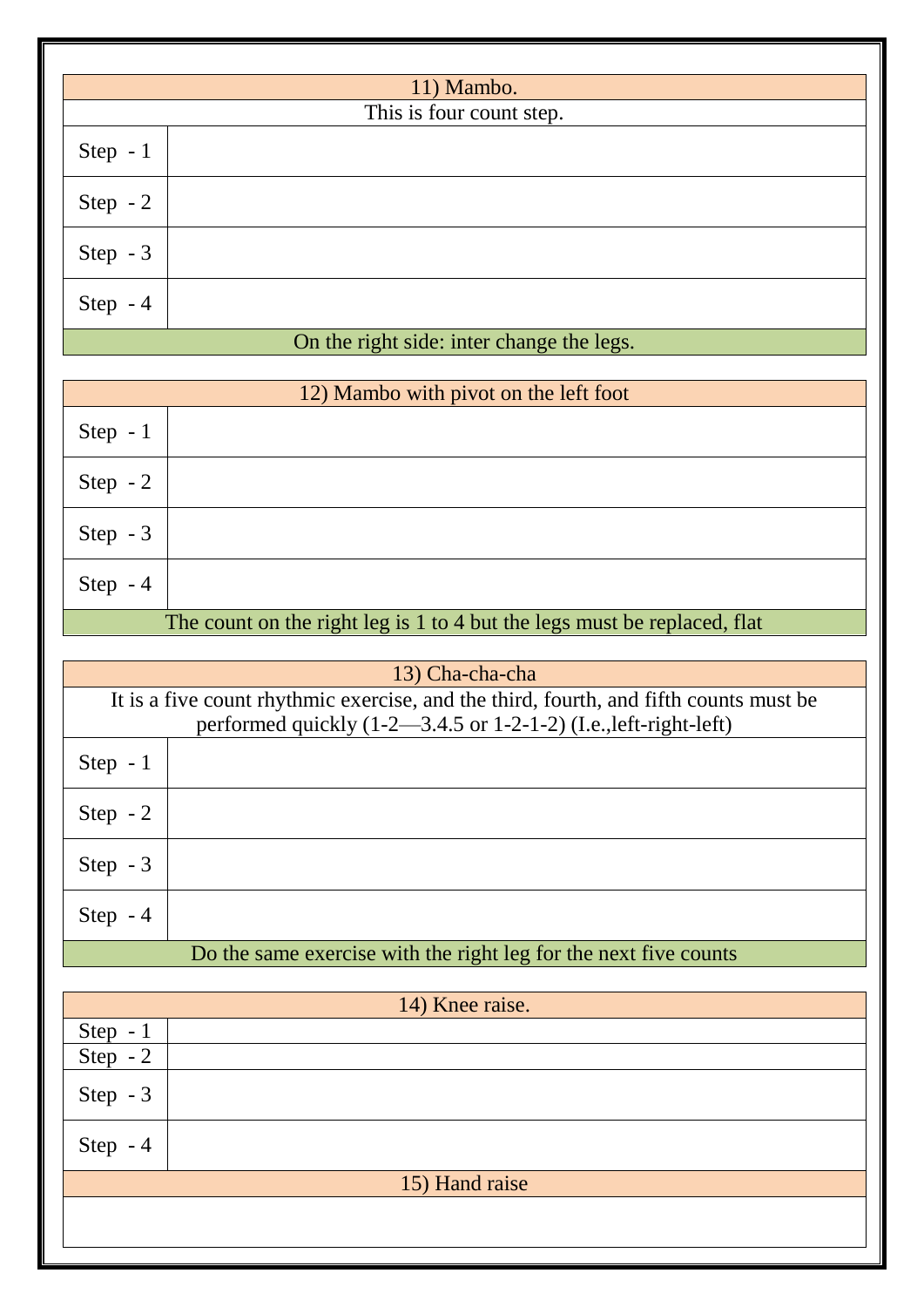# **Alternative Educational Plan for the academic year 2021-22 Work sheet**

| $\vert$ Class : 10   | <b>Subject: Physical education</b> | Month /week: February 4 <sup>th</sup> week |
|----------------------|------------------------------------|--------------------------------------------|
| Name of the student: |                                    | <b>Roll no:</b>                            |

#### **1. Name the lifestyle diseases.**

#### **2. Write the causes and precautionary measures, and the types of lifestyle diseases.**

| Sl. | The causes for the lifestyle diseases |
|-----|---------------------------------------|
| no. |                                       |
|     |                                       |
| ◠   |                                       |
| っ   |                                       |
|     |                                       |
|     |                                       |
| 6   |                                       |
| ┍   |                                       |
|     |                                       |

| S1.            | <b>Precautionary measures</b> |
|----------------|-------------------------------|
| no.            |                               |
| $\mathbf{1}$   |                               |
| 2              |                               |
| $\mathfrak{Z}$ |                               |
| $\overline{4}$ |                               |
| 5              |                               |
| $6\,$          |                               |
| $\overline{7}$ |                               |
| 8              |                               |
|                |                               |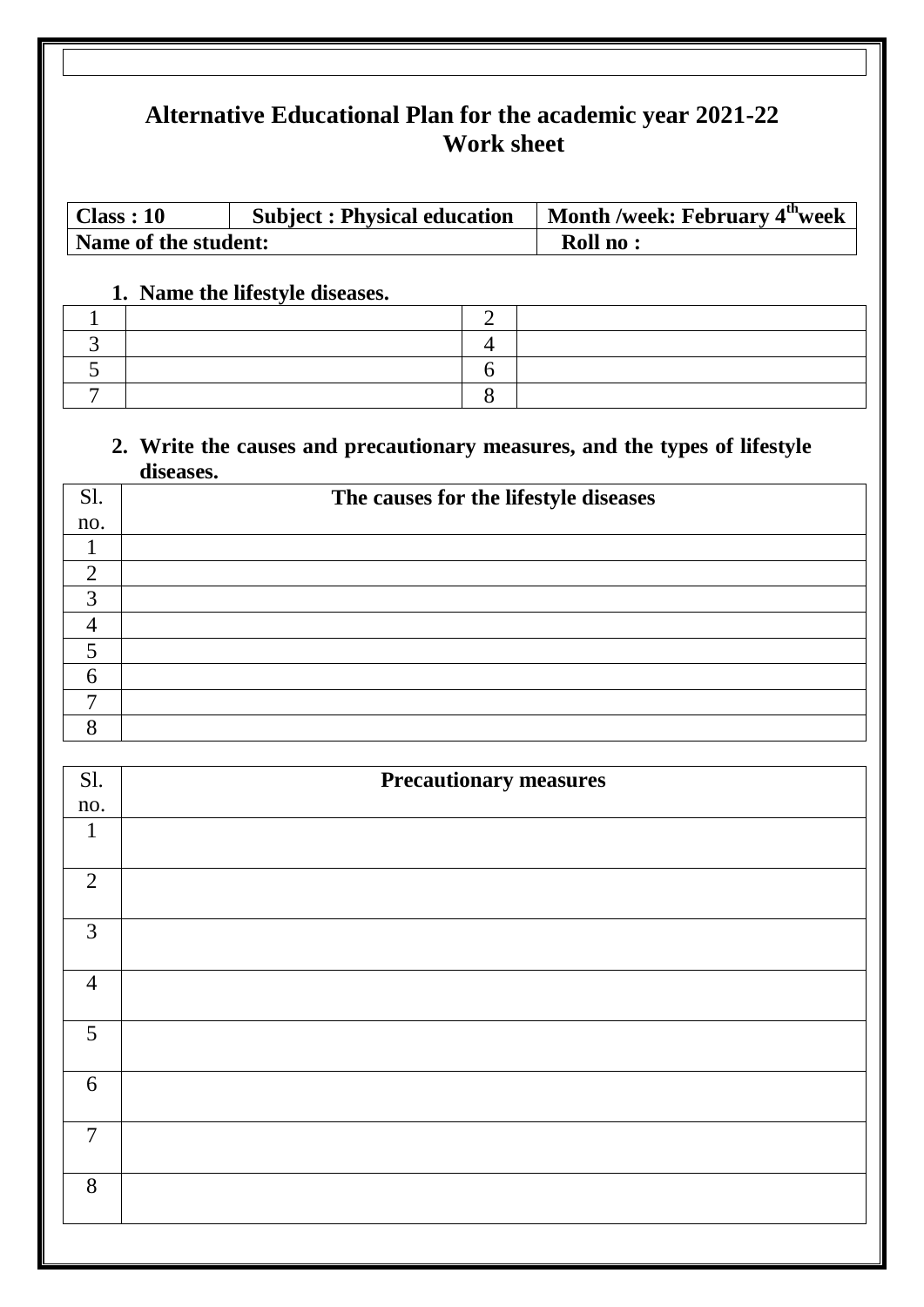## **3. The causes and prevention of high blood pressure.**

| Sl.            | $\bullet$<br>Causes for high blood pressure | Prevention of high blood pressure |
|----------------|---------------------------------------------|-----------------------------------|
| no.            |                                             |                                   |
|                |                                             |                                   |
| $\mathfrak{D}$ |                                             |                                   |
| 3              |                                             |                                   |
| 4              |                                             |                                   |
|                |                                             |                                   |

### **4. List out the steps to prevent cardiovascular diseases.**

| $\mathbf{C}$ | Steps to prevent cardiovascular diseases. |
|--------------|-------------------------------------------|
| no           |                                           |
|              |                                           |
|              |                                           |
|              |                                           |
|              |                                           |
|              |                                           |

### **5. Explain the effects and types of diabetes.**

Write effects of diabetes.

| Explain the types of diabetes. |  |  |
|--------------------------------|--|--|
| Type 1<br>Diabetes             |  |  |
| Type 2<br>Diabetes             |  |  |